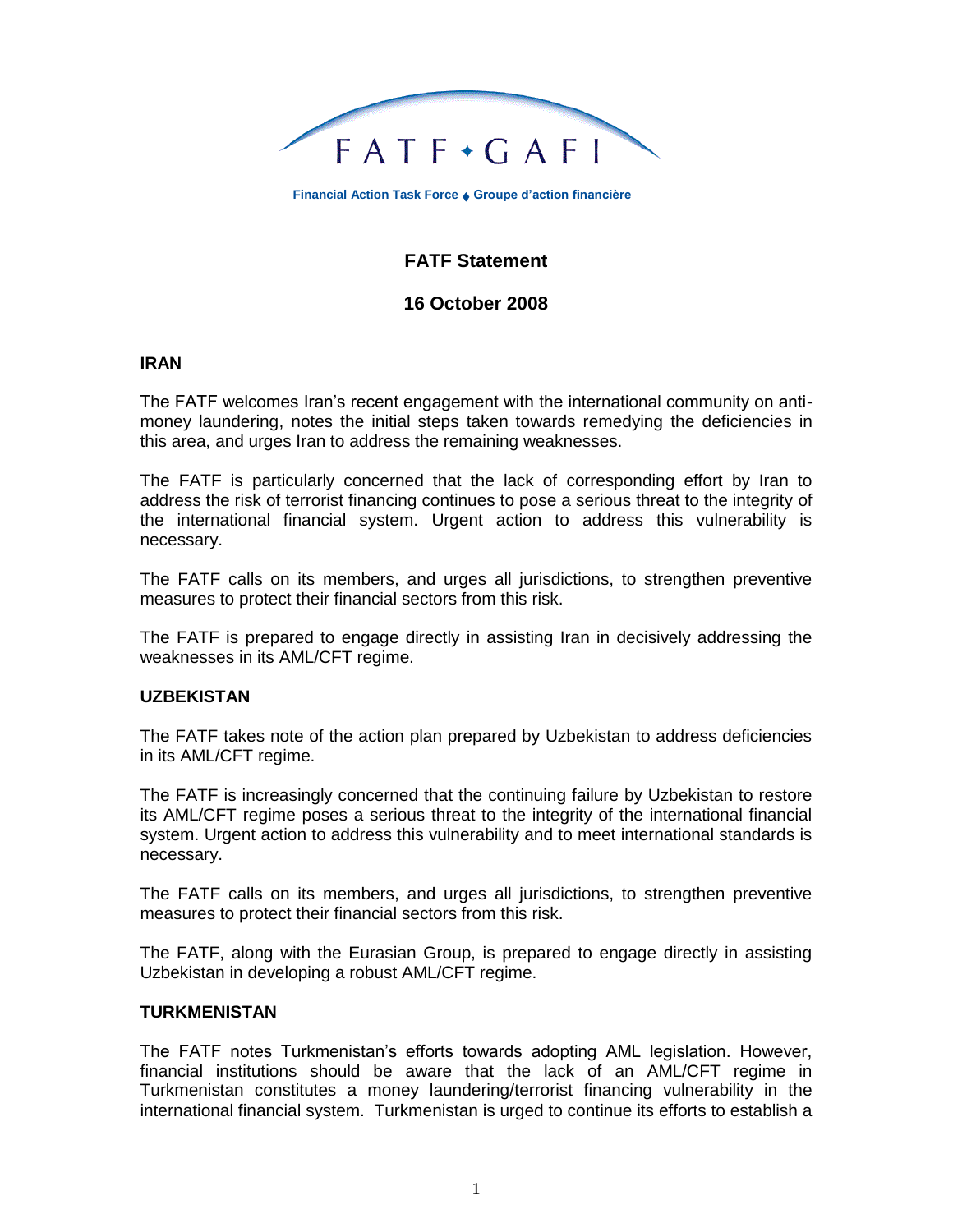comprehensive AML/CFT regime that meets international AML/CFT standards and to work closely with the Eurasian Group and the International Monetary Fund to achieve this.

## **PAKISTAN AND SÃO TOMÉ AND PRÍNCIPE**

The FATF reaffirms its public statement of 28 February 2008 regarding the money laundering and financing of terrorism risks posed by Pakistan and São Tome and Principe.

### **AML/CFT IMPROVEMENTS IN THE NORTHERN PART OF CYPRUS**

The FATF welcomes the significant progress made in the northern part of Cyprus and notes that the northern part of Cyprus has substantially addressed the AML/CFT deficiencies that the FATF had identified. FATF encourages the northern part of Cyprus to continue to improve its AML/CFT system. Implementation will be monitored through appropriate mechanisms.